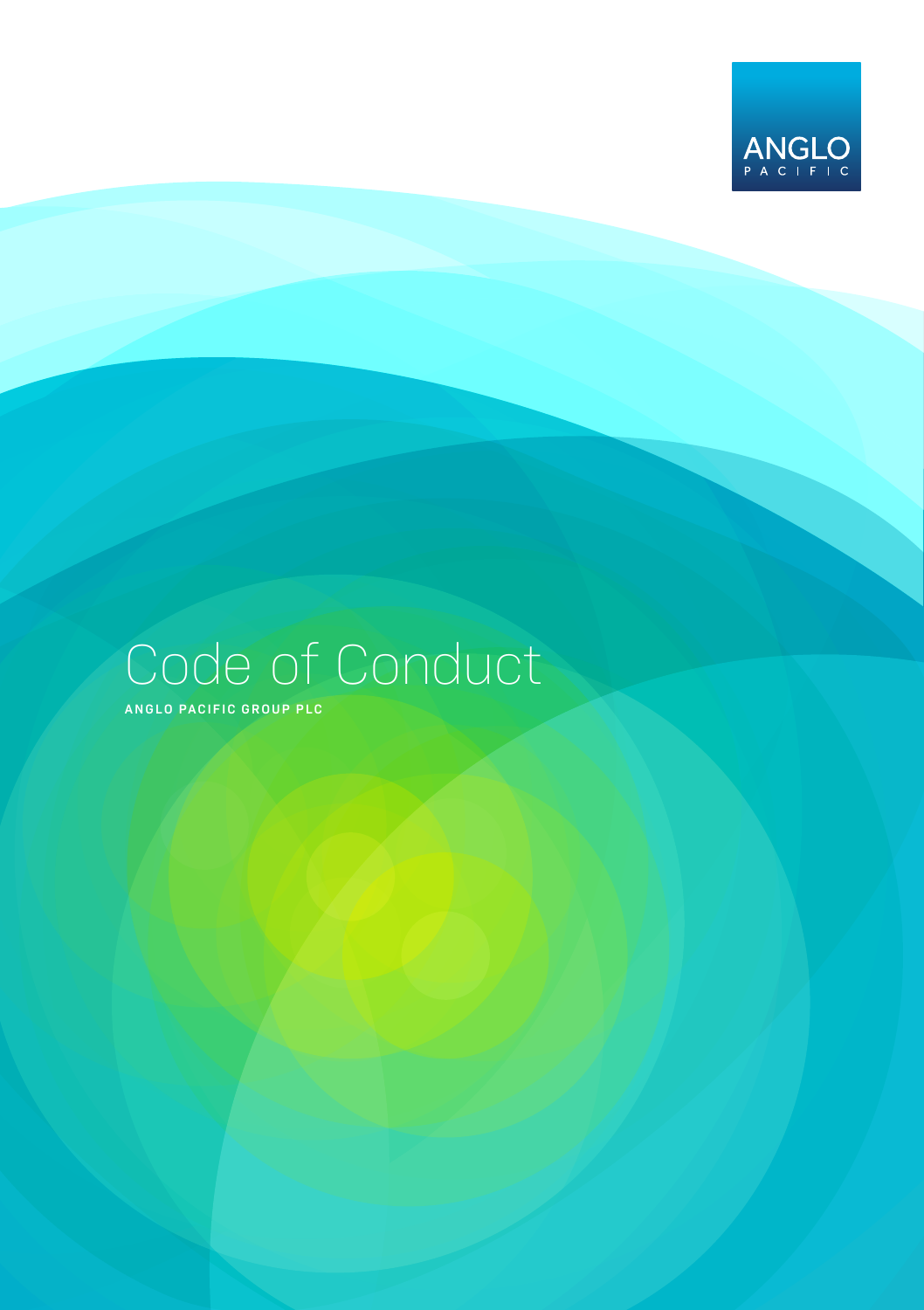#### **THE WAY WE WORK**

- Our Purpose
- 02 Our Strategy<br>02 Our Values
- Our Values

#### **A message from Patrick Meier**

#### **An introduction from Julian Treger**

#### **YOUR RESPONSIBILITY**

- 05 What is the Code of Conduct?<br>05 Who does the Code of Conduc
- Who does the Code of Conduct apply to?
- How do you use the Code of Conduct?
- Your opinion matters
- Whistleblowing
- Global contacts

#### **OUR COMMITMENTS**

#### **1. Our approach to good business**

- 1.1 Compliance with laws
- 1.2 Conflicts of interest
- 11 1.3 Bribery, fraud, corruption and money laundering
- 1.4 Gifts and hospitality
- 1.5 Confidentiality
- 13 1.6 Market disclosure<br>14 1.7 Insider trading
- 1.7 Insider trading
- 1.8 Anti-money laundering

#### **2. Our approach to people and communities**

- 2.1 Human rights
- 2.2 Equality and diversity
- 2.3 Workplace conduct
- 2.4 Health and safety
- 2.5 Environment
- 2.6 Communities
- 2.7 Personal information
- Contacts

## $\textcircled{\scriptsize{\textcircled{\#}}}(\textcircled{\scriptsize{\textcircled{\#}}})$

**Click on a title in the contents** to go to that particular section.

Use the buttons (shown above) on each page to navigate and go back to the contents.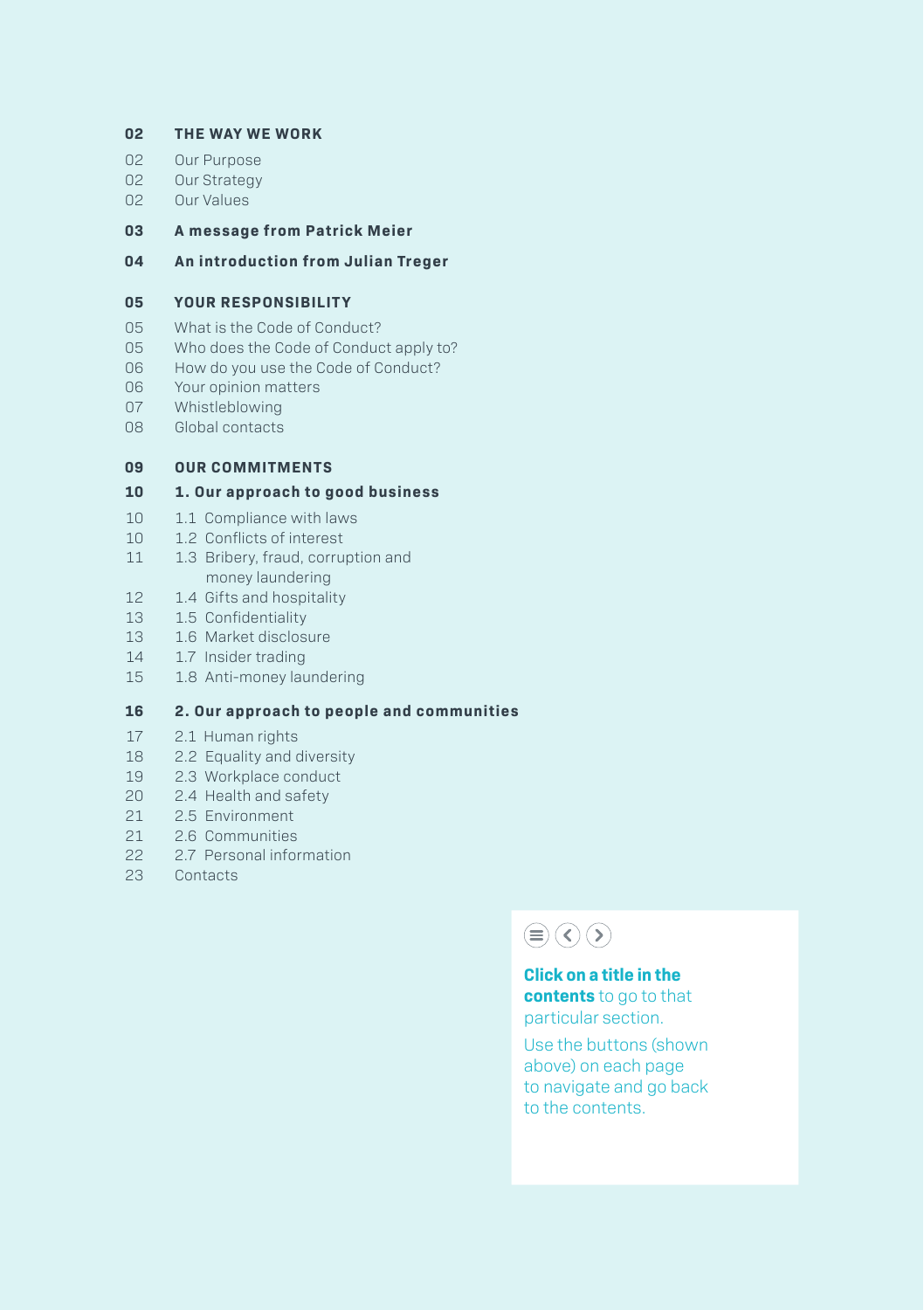

## **03**

**PATRICK MEIER**

We are proud of our reputation of maintaining strong levels of trust and mutual respect within APG



## **04**

This Code is designed to protect APG and to protect you **JULIAN TREGER**



## **05**  What is the Code of Conduct?



## **09**

 $\textcircled{\scriptsize{}}\textcircled{\scriptsize{}}\textcircled{\scriptsize{}}\textcircled{\scriptsize{}}\textcircled{\scriptsize{}}$ 

Our approach to good business, people and communities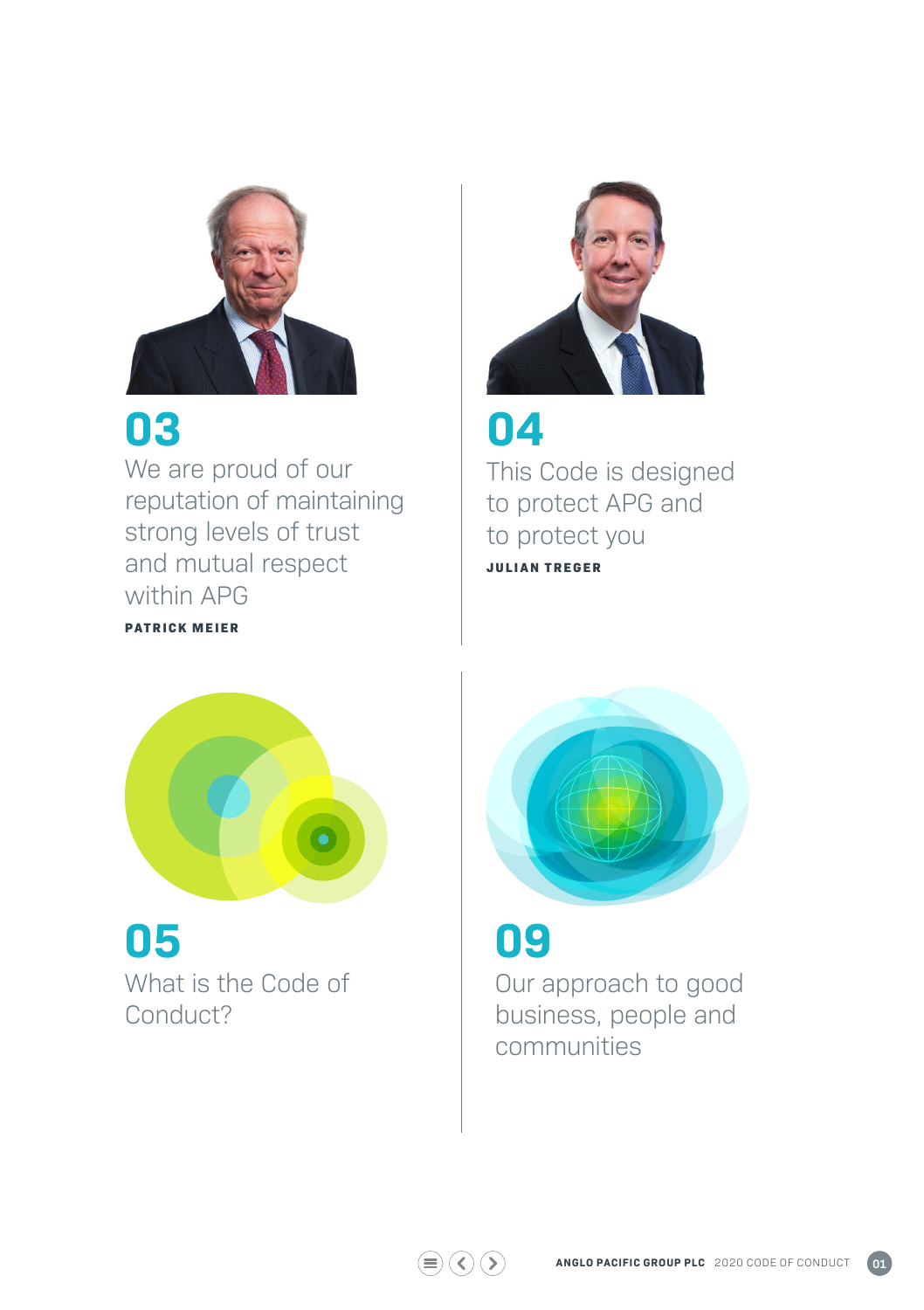#### **THE WAY WE WORK**

## 1

**OUR PURPOSE Financing investment in natural resources to enable a sustainable future**

# 2

#### **OUR STRATEGY**

To become a leading natural resources company through investing in high quality projects in preferred jurisdictions with trusted counterparties, underpinned by strong ESG principles

## 3

#### **OUR VALUES UNDERPIN EVERYTHING WE DO...**

#### **Sustainability**

We believe long-term value can only be achieved through sustainable and responsible investment

#### **Integrity and Respect**

We are committed to the highest ethical standards of conduct and best practices

#### **Diversity**

We seek to achieve diversity in our investments and our team

#### **Collaboration**

We believe teamwork is essential to achieving our purpose and delivering value to our stakeholders

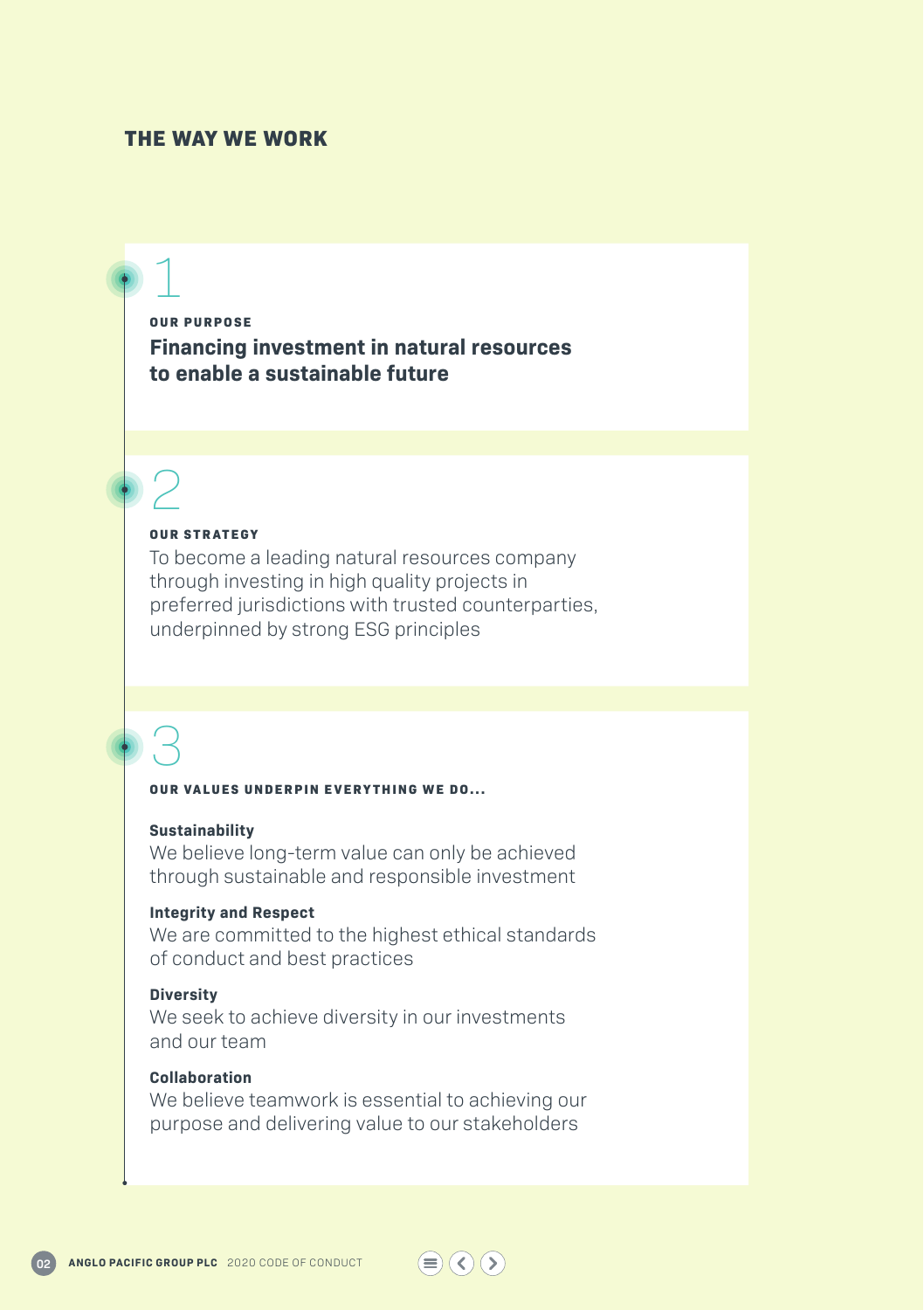#### A message from

### **PATRICK MEIER**

## The Code is a key driver for the future success of APG

#### **N.P.H. MEIER** Chairman

**On behalf of the Board I am pleased to introduce our Code of Conduct, the 'Code'. We are proud of our reputation of maintaining strong levels of trust and mutual respect within APG. It is vital that we all keep our Values in mind and ensure these are embedded in the way we work.**

Our Code provides a frame of reference against which to measure our business activities. It outlines how to follow our Values on a daily basis to ensure that all of us represent APG in an appropriate manner.

Developing a strong reputation with all stakeholders, including investors, service providers, partners and local communities is essential to operating our business. As such the Code is a key driver for the future success of APG.

Your actions should always be guided by our Values and Commitments as set out in the Code. The Board of Directors and Executive Committee within the business have a duty to set the company standard through exemplary behaviour and guiding colleagues when they require assistance.



If you ever have concerns about certain behaviours or practices that you think are in breach of the Code, I urge you to speak up and raise these with your Line manager, or through the Safecall hotline *(see page 08)*. You have the Board's assurance that there will be no tolerance of any retaliation against employees who have raised concerns in good faith.

Our Audit is charged with the responsibility, amongst other things, of managing and monitoring different aspects of the ethical business conduct of APG on behalf of the Board. The Sustainability Committee or Audit Committee will continue to review the effectiveness of the Code on an annual hasis and will consider appropriate amendments from time to time. Your feedback and comments in this respect are welcomed as they will help us maintain an effective review process.

 $\left(\zeta\right)\left(\zeta\right)$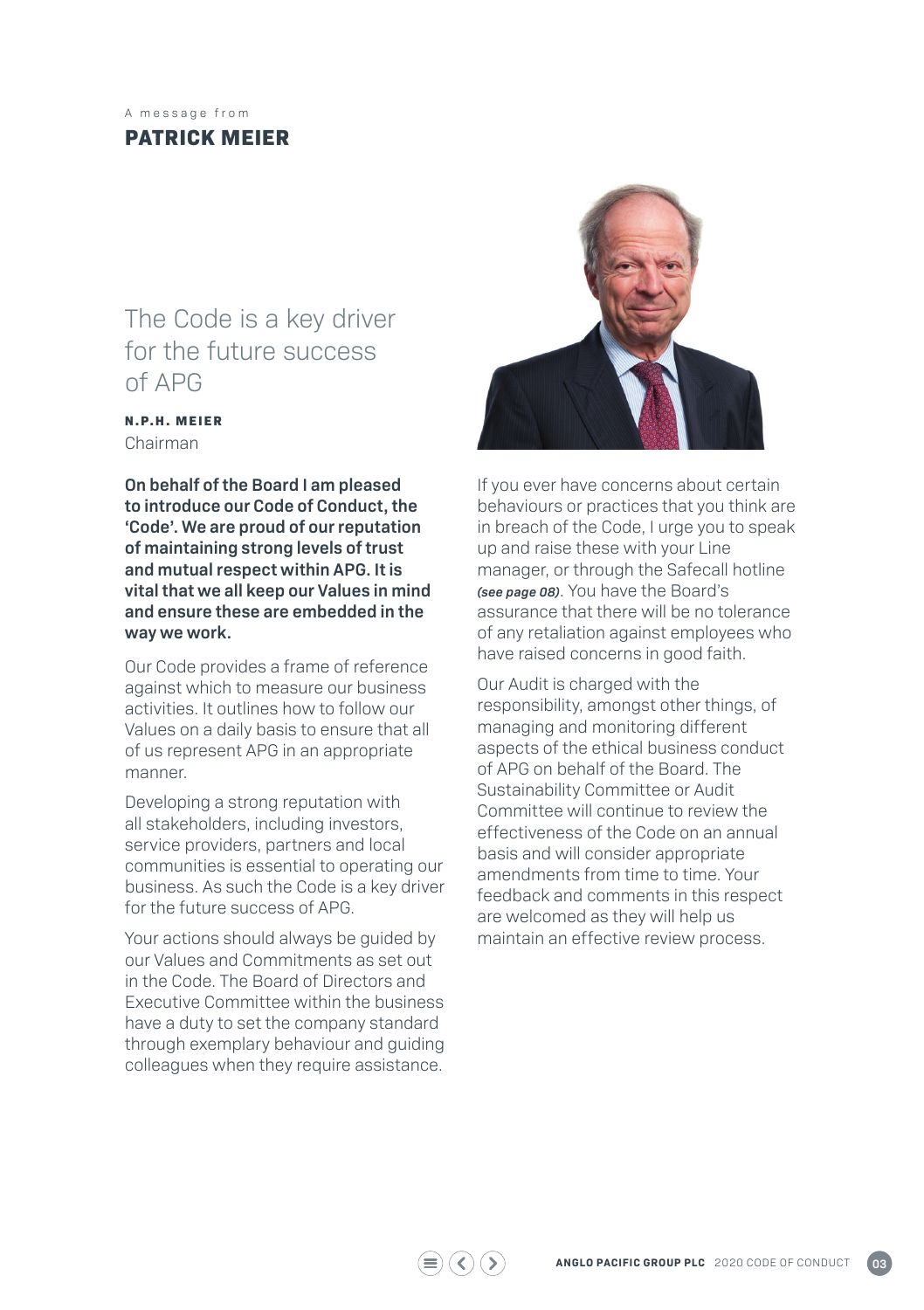#### An introduction from

### **JULIAN TREGER**



This Code is designed to protect APG and to protect you. Please take the time to read the Code, apply it to your everyday working practices and help us maintain our reputation.

**J.A. TREGER** Chief Executive Officer

#### **Approved by the board March 2020**

**MIKE BLYTH** Non-Executive Director

**GRAEME DACOMB** Non-Executive Director

**VANESSA DENNETT** Non-Executive Director

**KEVIN FLYNN** Chief Financial Officer & Company Secretary

**PATRICK MEIER** Non-Executive Chairman

**JAMES RUTHERFORD** Non-Executive Director

**ROBERT STAN** Non-Executive Director

**JULIAN TREGER** Chief Executive Officer & Director

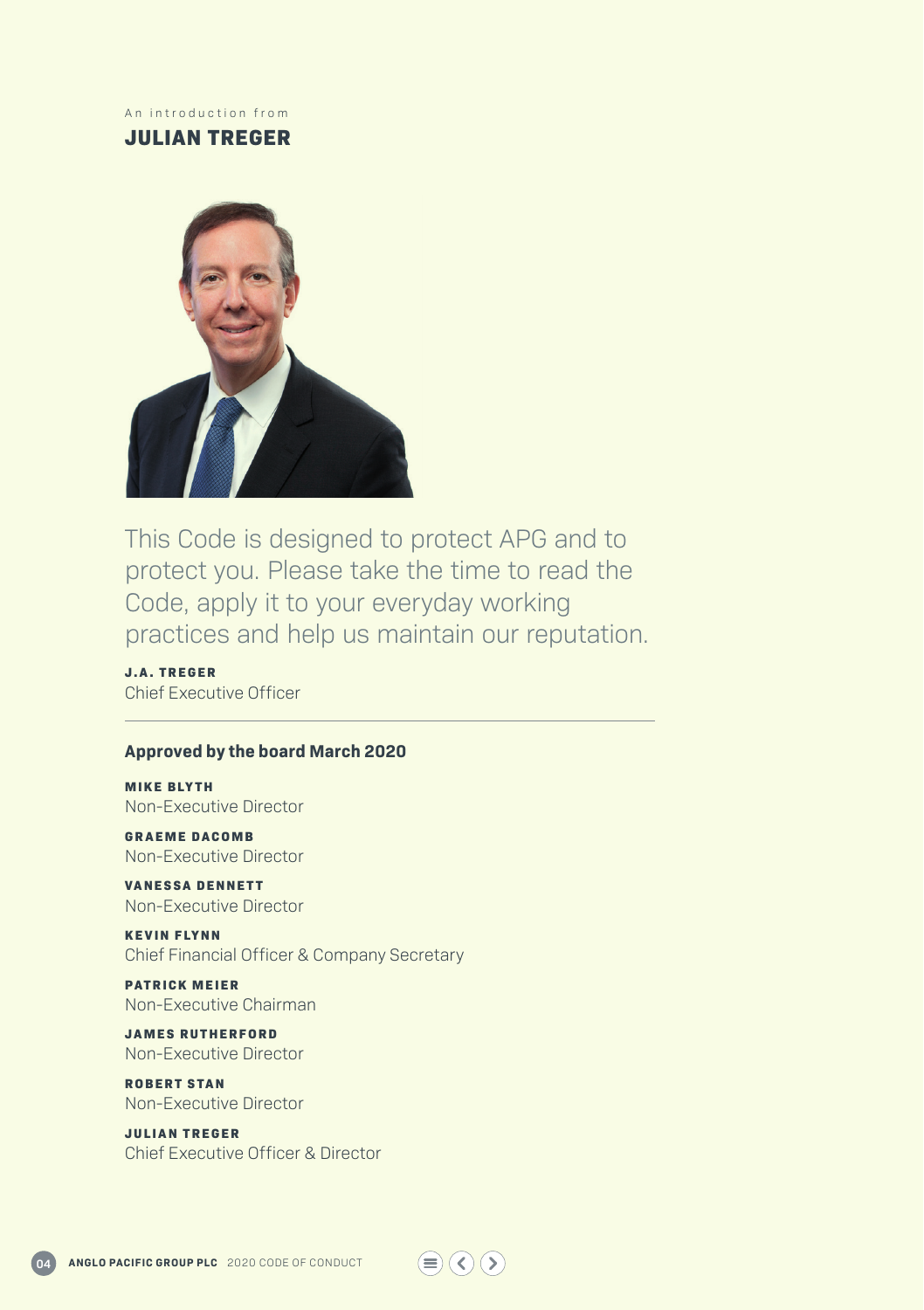#### **YOUR RESPONSIBILITY**

## **What is the Code of Conduct?**

**The Code provides you with the guidance and specific information on how you should act, according to our Values. Our Code is the defining document that you need to adhere to and is the standard against which our stakeholders (including our investors, partners, service providers and local communities will judge us).** 



 $\textcircled{\scriptsize{\textcircled{\#}}} \textcircled{\scriptsize{\textcircled{\#}}} \textcircled{\scriptsize{\textcircled{\#}}}$ 

#### **WHO DOES THE CODE OF CONDUCT APPLY TO?**

The Code applies to everyone working at APG as well as to contractors, consultants and agents that carry out our business, work on our behalf, or in our name.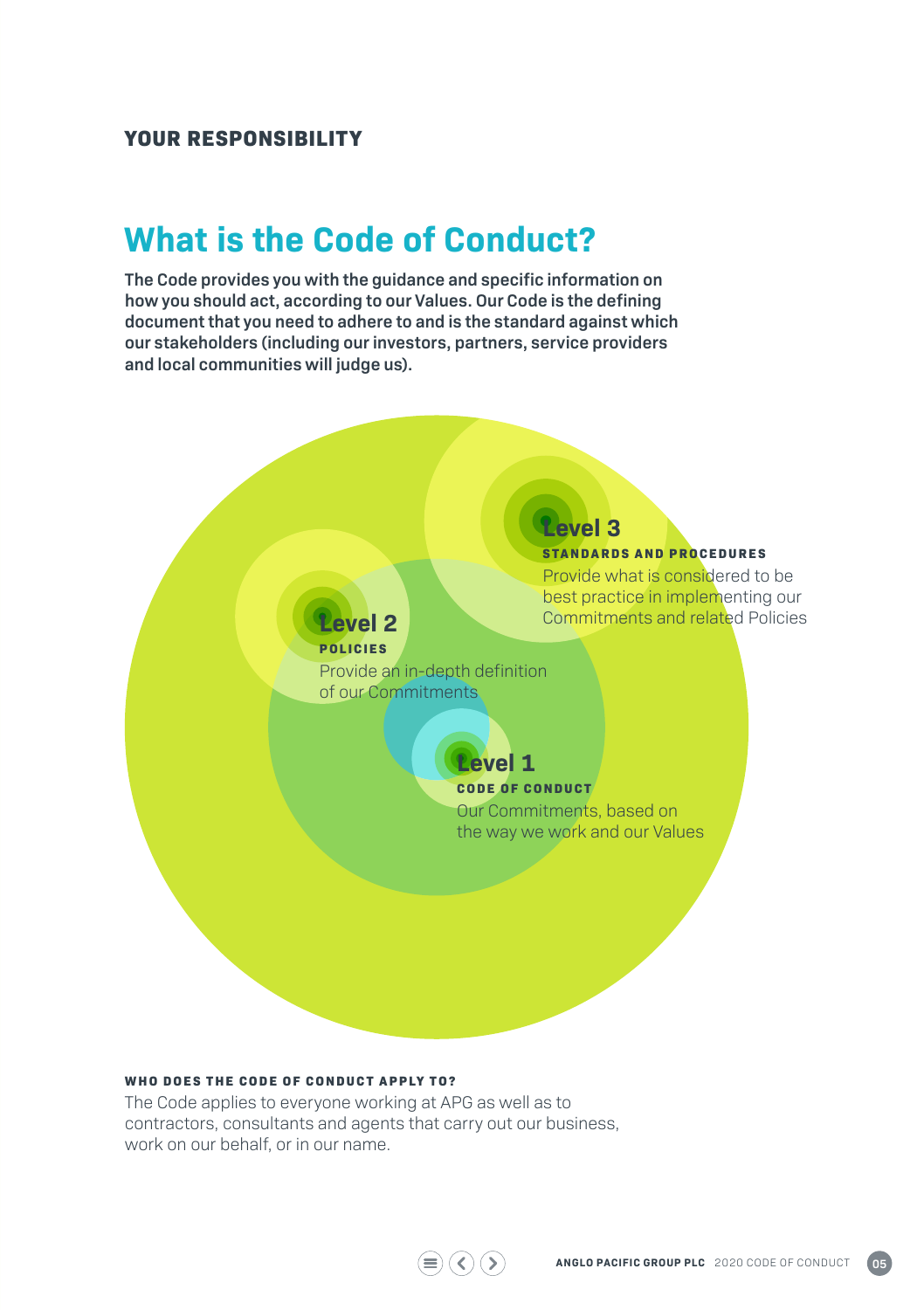Your responsibility

### **HOW DO YOU USE THE CODE OF CONDUCT?**

## **If we do not know about a problem, we cannot put it right**

In this Code we have made certain Commitments to our Values and have set out our expectations of you to ensure that our Values are maintained throughout our business. Against each of our Commitments we have set out what this means in reality, how it translates into your business behaviour, where to find more information and how to raise a concern or seek further guidance. The Code is written in such a way that it provides useful guidance to all APG representatives on a number of areas of business conduct. The Code directs employees to company policies, standards and procedures for more detailed guidance and requirements.

#### **COMPLIANCE WITH THE CODE**

It is your responsibility to understand the Code and comply with it. Your activities must be in line with our Values and Commitments at all times. Breach of the Code carries disciplinary consequences, up to and including dismissal.

#### **YOUR OPINION MATTERS**

**The Code will be reviewed and updated annually to reflect the current issues and developments in order to enhance our Values and Commitments. Accordingly, any feedback on the Code is welcomed. If you would like to submit your ideas or suggestions, please email us at** *company.secretary@anglopacificgroup.com*

#### **OUR COMMITMENT**

We regard those who report concerns as acting in our interests.

#### **YOUR RESPONSIBILITY**

You have a duty to speak up and report any breach of the Code. You should feel safe and comfortable to do so without any fear of recrimination. We foster integrity and excellence within APG and are open and accountable for our actions. This Code does not cover every type of situation that you may encounter. If you face a dilemma and are not sure how to resolve it, you can seek advice, guidance and support by raising it with your Line manager, the Head of Legal or Company Secretary or through Safecall.

#### **W H I S T L E B L O W I N G T H R O U G H SAFECALL**

 $\left(\langle \rangle\right)\left(\rangle$ 

In addition to the internal process, we have engaged with Safecall, an independent, external provider to support the ability of individuals to raise concerns by 'whistleblowing'. Safecall is a very experienced organisation currently providing whistleblowing services to many multi-national businesses and will respond to your call in the local language if required.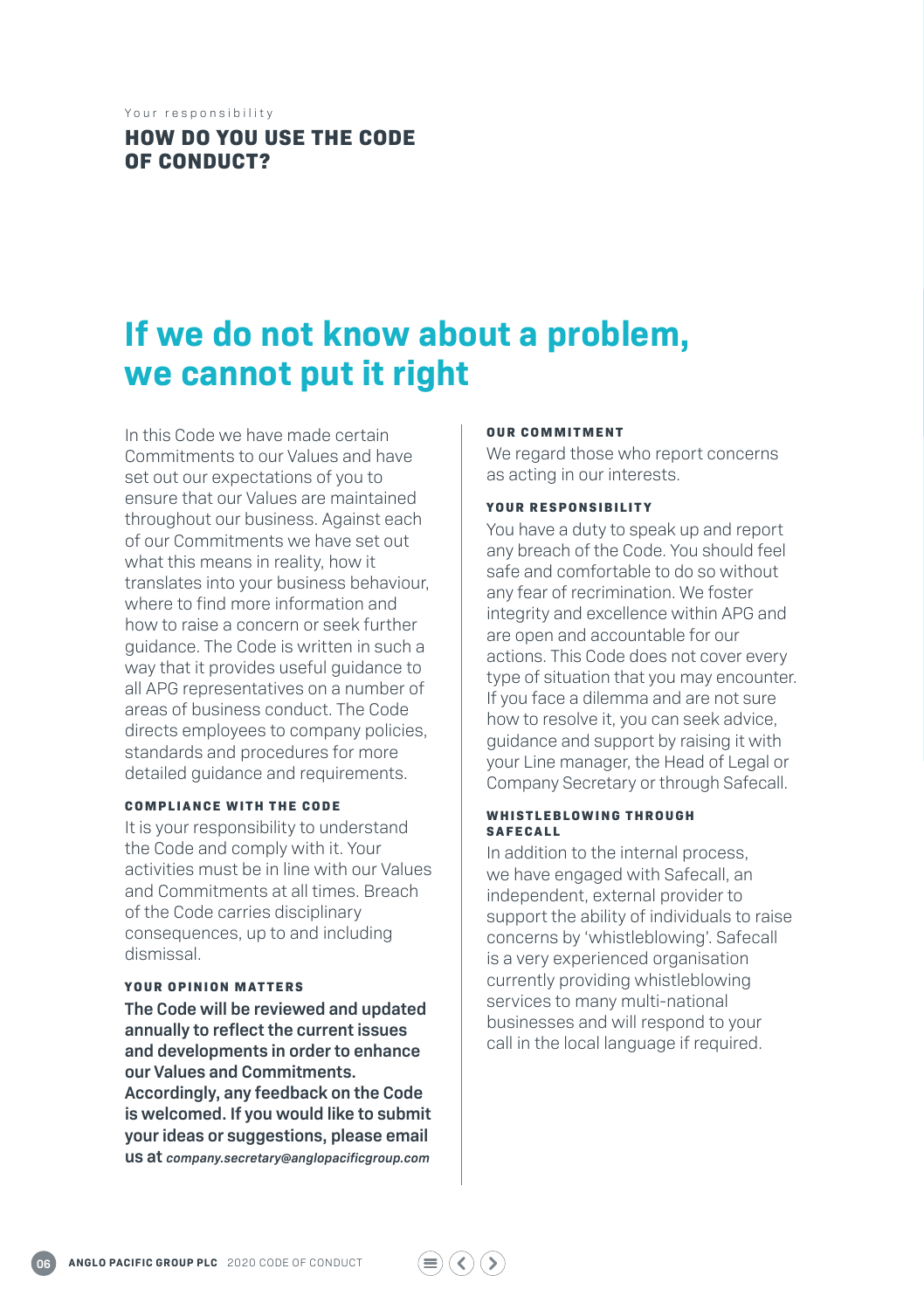## **You should raise work related concerns in the following manner...**



 $\bigcirc$   $\bigcirc$   $\bigcirc$ 

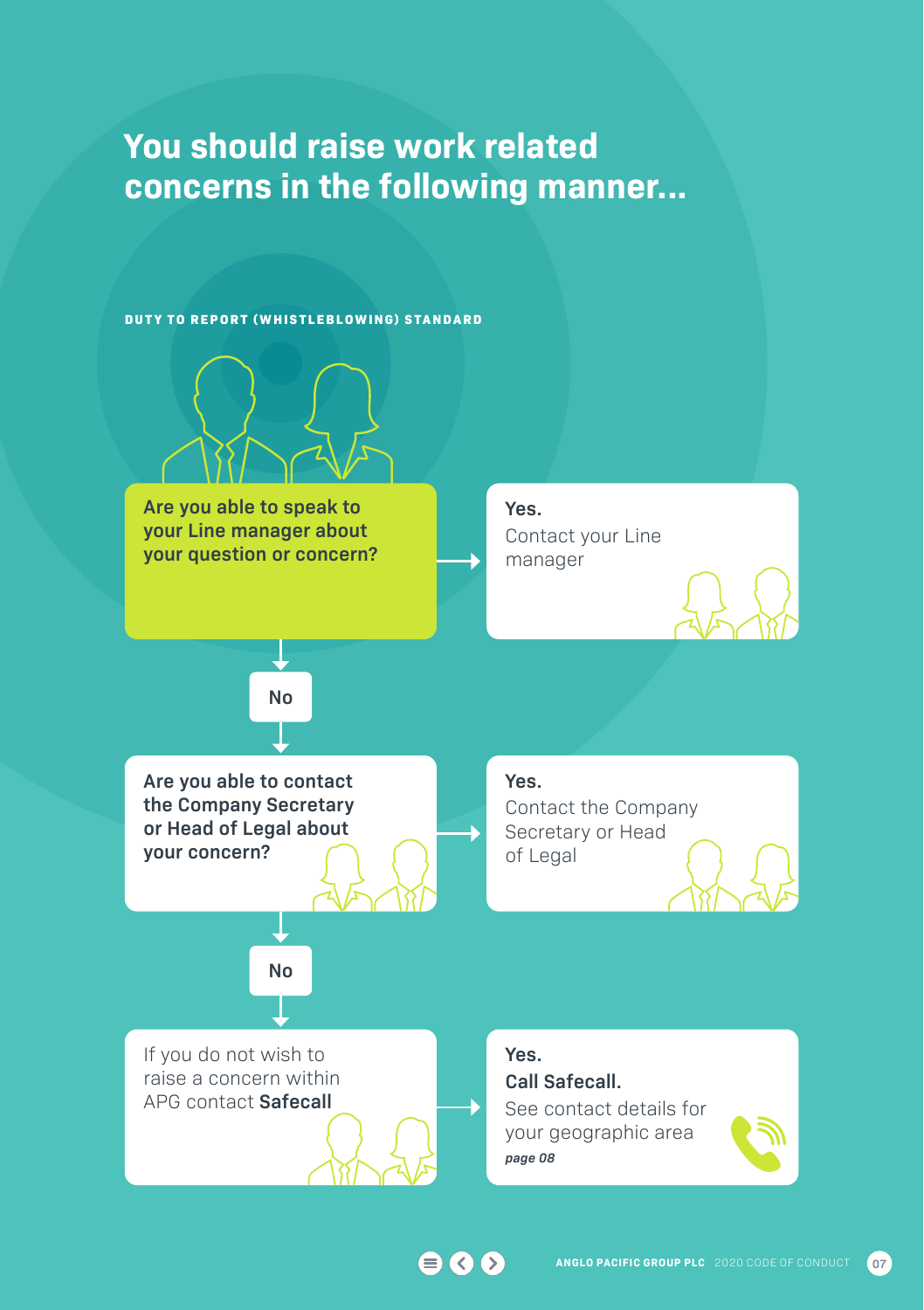#### Your responsibility

**GLOBAL CONTACTS**

## **24-hour contact telephone numbers by location**

**S A F E C A L L** 

**UK** 0800 915 1571

| Australia              | 0011 800 7233 2255        |
|------------------------|---------------------------|
| <b>Brazil</b>          | 0800 892 1750             |
| Chile                  | 800 200 734               |
| Canada                 | 18775998073               |
| <b>Ireland</b>         | 1800812740                |
| <b>Report on-line</b>  | www.safecall.co.uk/report |
| <b>Report by email</b> | II.co.uk                  |

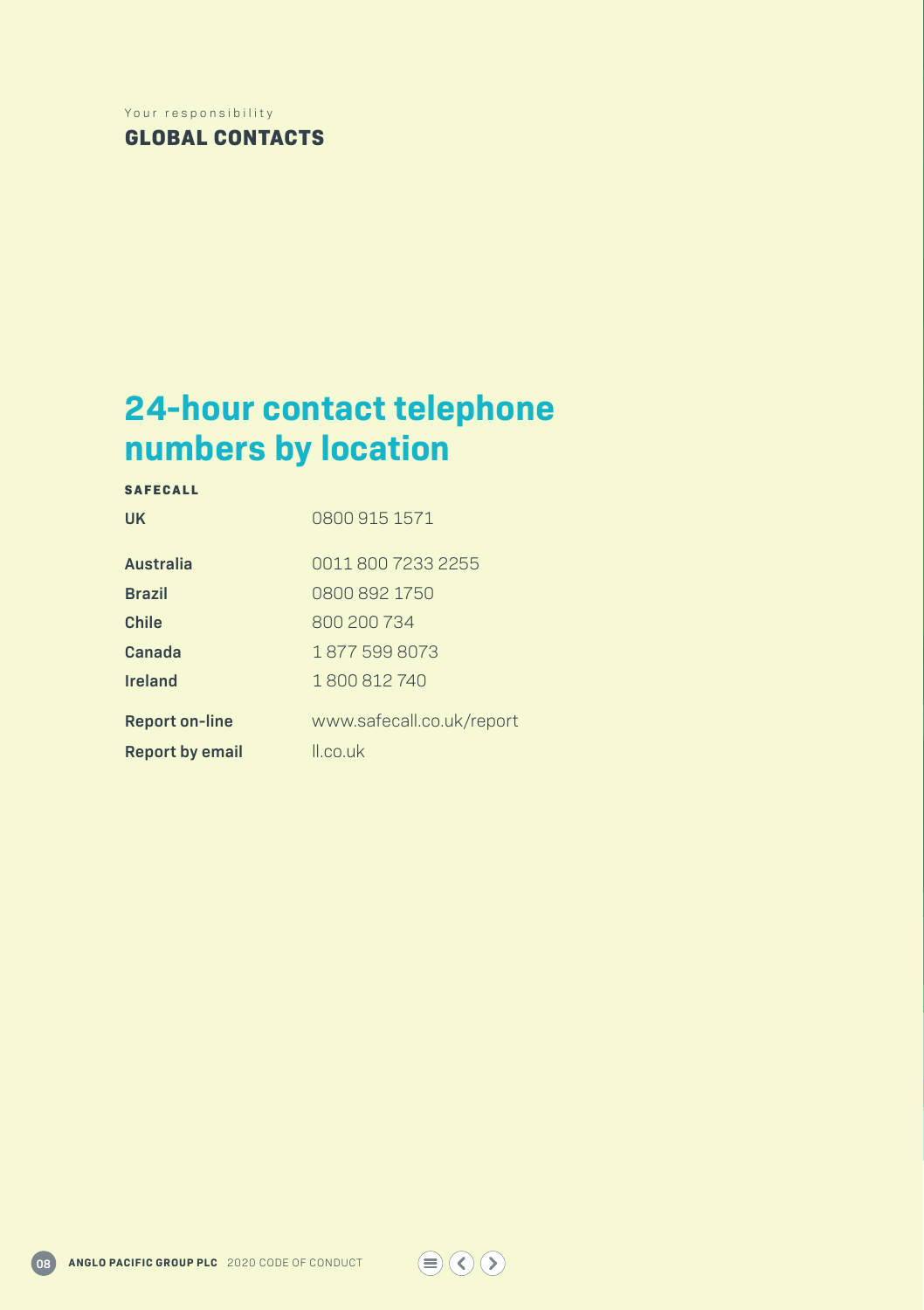# Our Commitments

## **1. Our approach to good business**

|                  | 1.1 Compliance with laws                           | 10 |
|------------------|----------------------------------------------------|----|
|                  | 1.2 Conflicts of interest                          | 10 |
| 1.3 <sub>1</sub> | Bribery, fraud, corruption<br>and money laundering | 11 |
|                  | 1.4 Gifts and hospitality                          | 12 |
|                  | 1.5 Confidentiality                                | 13 |
|                  | 1.6 Market disclosure                              | 13 |
|                  | 1.7 Insider trading                                | 14 |
|                  | 1.8 Anti-money laundering                          | 15 |

 $\textcircled{\footnotesize{#}}\textcircled{\footnotesize{#}}\textcircled{\footnotesize{#}}$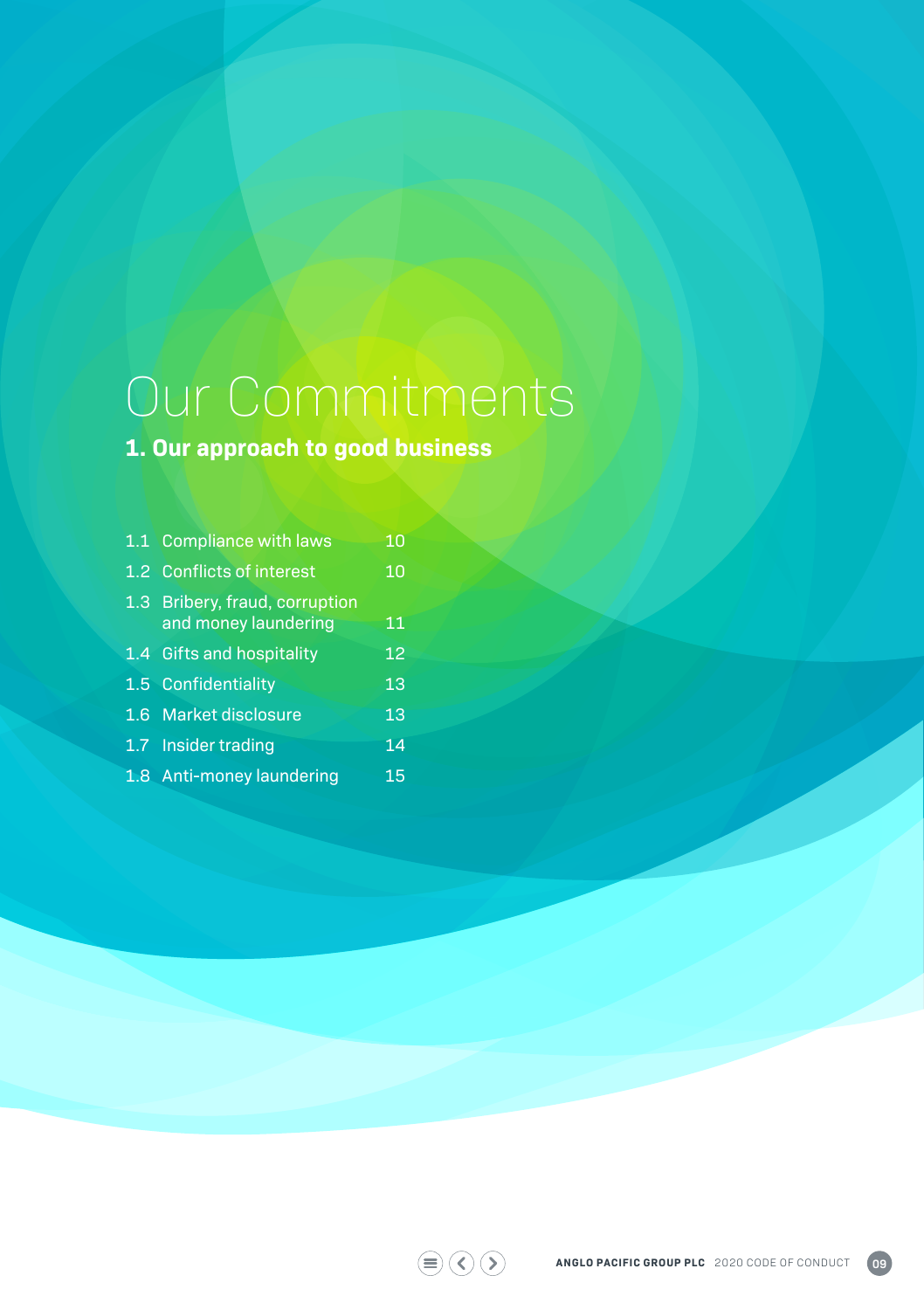### **1. OUR APPROACH TO GOOD BUSINESS**

# 1.1

### **Compliance with laws**

#### **OUR COMMITMENT**

We comply with all laws and regulations. Such compliance is critically important to our success and ethical integrity.

#### **YOUR RESPONSIBILITY**

- You are expected to be familiar with, and comply with, the laws, regulations, policies, standards and procedures that are relevant to your role.
- If you breach any law or regulation, in addition to breaching the Code and facing disciplinary consequences up to and including dismissal, you may also be fined and/or imprisoned.
- If you believe that any conduct or course of action raises a compliance issue or you have doubts about the interpretation of any law, rule, regulation or policy, you must raise the matter with the Company Secretary or Head of Legal immediately.

# 1.2

## **Conflicts of interest**

#### **OUR COMMITMENT**

No business dealings on behalf of APG should be influenced by personal considerations or personal relationships.

#### **SPECIFIC GUIDANCE**

• Conflict of Interest Policy

## **What is a Conflict of Interest?**

**When you have a personal or financial interest that interferes, or appears to interfere with APG's best interest, we consider it to be a conflict of interest. Set out opposite is a non-exhaustive list of examples of conflicts of interest which are prohibited:**

- **YOUR RESPONSIBILITY**
- You should always be aware of possible conflicts, declare them at the earliest opportunity and seek to avoid them.
- You should disclose any issue where you have a conflict of interest in accordance with the Conflict of Interest Policy.
- You must withdraw from decision-making that creates or could create a conflict of interest.
- Hiring, supervising, managing or setting the employment terms and conditions of any relative, business associate or close friend.
- Having an undeclared close personal relationship with someone who works for you or where you are able to influence their terms of employment including salary and bonus.
- Contracting on behalf of APG with a business that is managed or owned by a family member or partner.
- Having a second job.
- Having a direct or indirect ownership, or a personal interest, in any supplier or contractor with APG.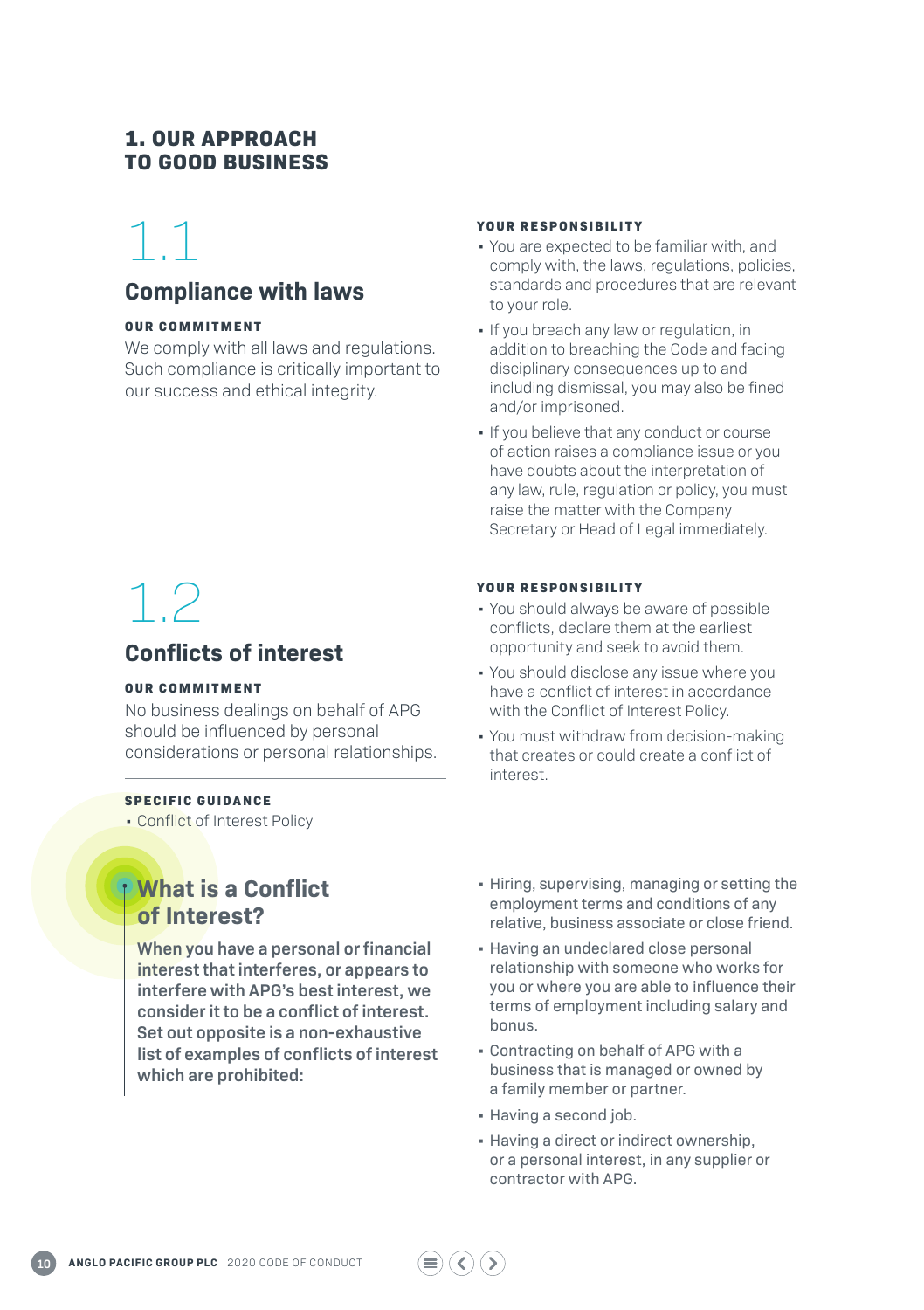### **Bribery, fraud, corruption and money laundering**

#### **OUR COMMITMENT**

APG does not tolerate any act involving bribery, fraud, corruption, dishonesty or deception. No one working for APG will offer, give or receive a bribe or facilitation payment under any circumstances either directly or through a third party in connection with our business.

#### **YOUR RESPONSIBILITY**

- You must not offer, pay, make or seek a personal payment, gift or favour in return for favourable treatment or to gain a business advantage.
- You must read and follow APG's Anti-Bribery, Corruption & Money Laundering Policy.
- You must notify the Company Secretary or Head of Legal if you believe you, or a colleague you know, has been asked to make or receive a bribe or a facilitation payment.

#### **SPECIFIC GUIDANCE**

• Anti-Bribery, Corruption & Money Laundering Policy

## **What is bribery?**

**When you offer to pay, or seek to accept, a payment, gift, hospitality or favour, in return for which you improperly influence a business outcome, it is considered to be bribery. Furthermore, payments, gifts, hospitality and favours given to government officials with the intention of influencing such government official may be considered a bribe.**

### **What is a facilitation payment?**

**A public official may offer to speed up or fast track a process that is that public official's duty to perform, in return for a payment. Such payments are known as facilitation payments and are illegal under English law.** 



 $\left( \left. \right. \right.$  $\circ$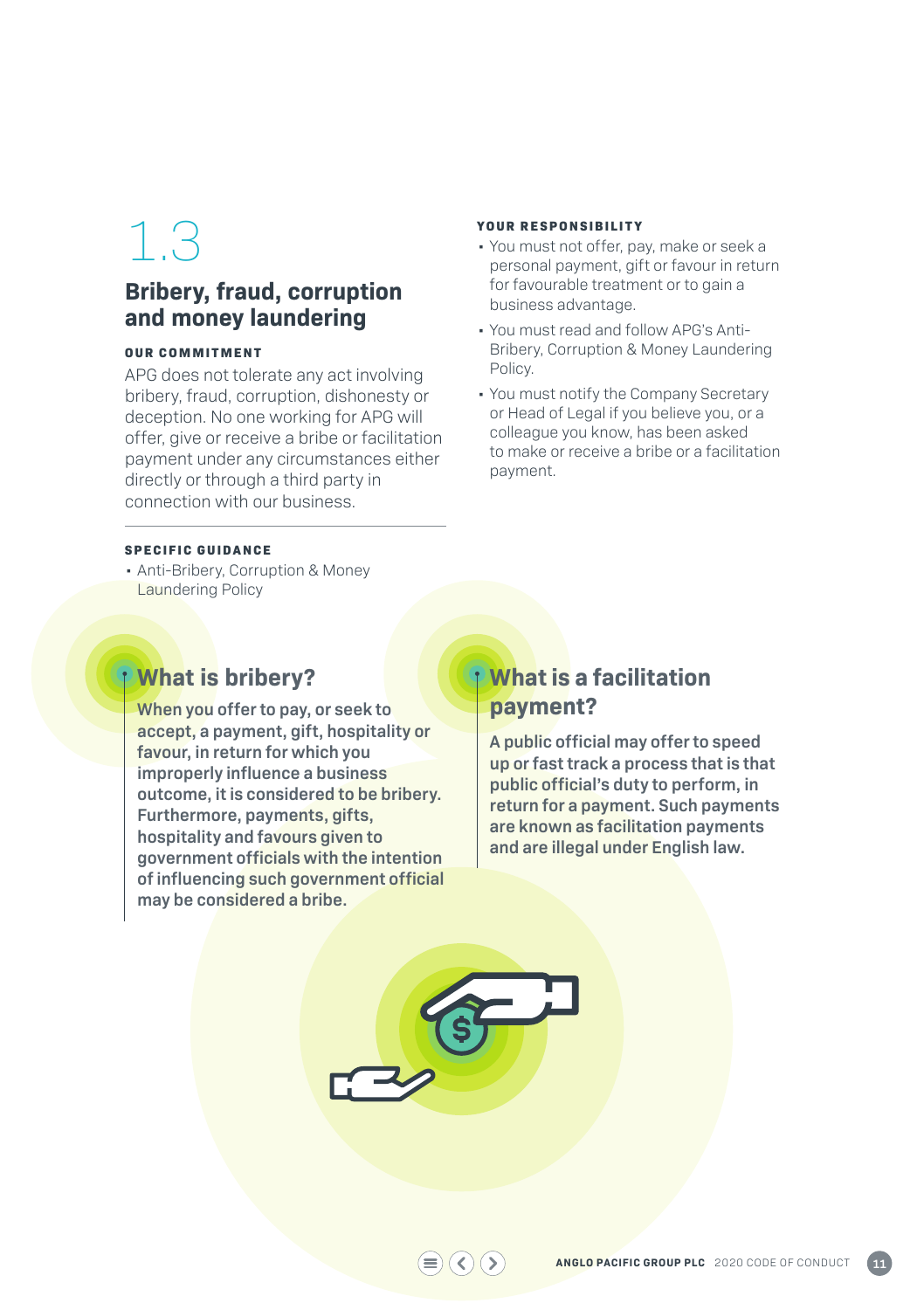#### **1. OUR APPROACH TO GOOD BUSINESS**

## 1.4

## **Gifts and hospitality**

#### **OUR COMMITMENT**

No one will, in connection with our business, offer, supply or accept gifts or hospitality which are intended or can reasonably be viewed as a bribe.

#### **SPECIFIC GUIDANCE**

- Anti-Bribery, Corruption & Money Laundering Policy
- Gift Register

#### **YOUR RESPONSIBILITY**

- You must not allow gifts and hospitality to influence your business decisions or cause a perception that it has influenced your decisions.
- You must read and follow APG's policy and contact the Head of Legal or Company Secretary for any guidance.
- You must promptly record all gifts and hospitality given or received and seek pre-approval, where required, in accordance with the policy.
- You must report any failure to record a gift or hospitality received or given by you, or a colleague, to the Head of Legal or Company Secretary.

### **When is a gift or hospitality, given or received, a bribe?**

**Even a suggestion of corruption can have serious consequences for both APG and you.**

**If a gift or benefit has been given or received for the purpose of influencing a decision or an outcome, a criminal offence under the UK Bribery Act may have been committed.**

**If gifts and hospitality given or received influences your business decisions or places an obligation on you or APG to secure a certain outcome, it could be considered to be a bribe or corruption. The financial amount involved may not be a large sum for it to be considered a bribe.**

 $\left( \langle \rangle \right)$ 

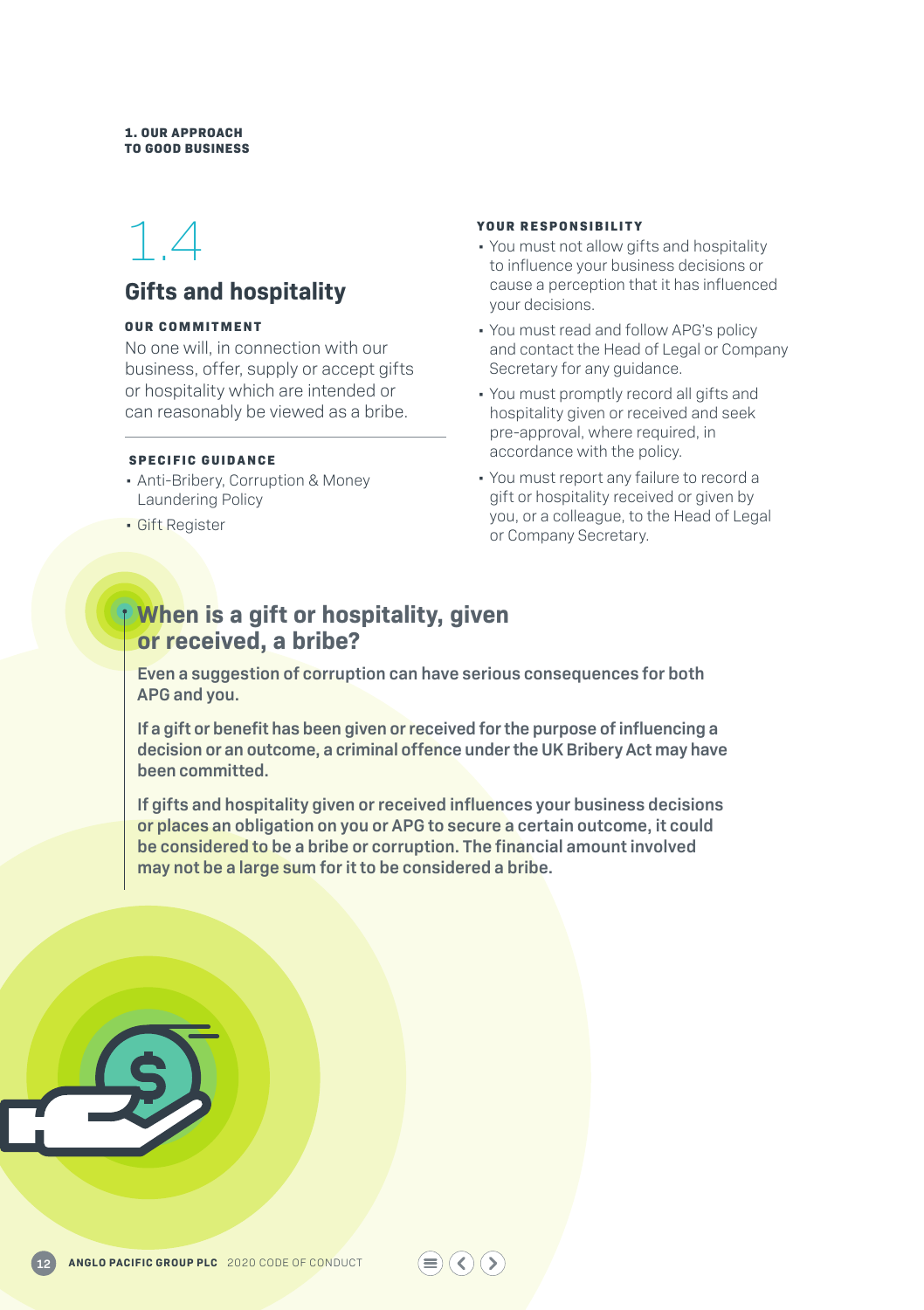### **Confidentiality**

#### **OUR COMMITMENT**

We protect and maintain all confidential information of APG (and the confidential information of third parties to whom APG has an obligation of confidentiality) in accordance with applicable legal and contractual restrictions.

#### **SPECIFIC GUIDANCE**

- Your employment contract
- Confidentiality Policy
- Share Dealing Policy & Share Dealing Code
- Inside Information Policy

# 1.6

### **Market disclosure**

#### **OUR COMMITMENT**

APG will always disclose inside information in compliance with all legal and regulatory requirements. All disclosures must be timely, accurate (i.e. not false or misleading) and full (i.e. no material omissions). APG will treat all shareholders, or potential shareholders, equally and will not create an unfair advantage in favour of any person by disclosing inside information selectively.

#### **SPECIFIC GUIDANCE**

- Share Dealing Policy & Share Dealing Code
- Inside Information Policy

#### **YOUR RESPONSIBILITY**

- You are responsible for protecting and securing all confidential information relating to APG and this obligation continues even after you leave your employment with the Company in accordance with your employment contract.
- You should not disclose confidential information to anyone outside APG without the express permission of the Company or without execution of a confidentiality or non-disclosure agreement prior to the disclosure. Even in cases where express permission is granted or a confidentiality or non-disclosure agreement is executed, the amount of confidential information shared should be limited to that which is required for a legitimate business purpose.

#### **YOUR RESPONSIBILITY**

- You should ensure that you understand, and therefore are able to identify, what is likely to be considered inside information.
- If you come into possession of, or discover, information that could potentially be considered inside information, you must refer the matter to a member of the Disclosure Committee.
- When in possession of inside information you must keep it confidential and secure and ensure that you do not accidentally disclose it to others.
- You must read and follow APG's Inside Information Policy and Share Dealing Policy & Share Dealing Code.

### **What is inside information?**

**Inside information is information of a precise nature that is not generally available (non-public information), but which, if made generally available, would be likely to have a significant effect on the share price of APG.**

 $\langle \langle \rangle$   $\rangle$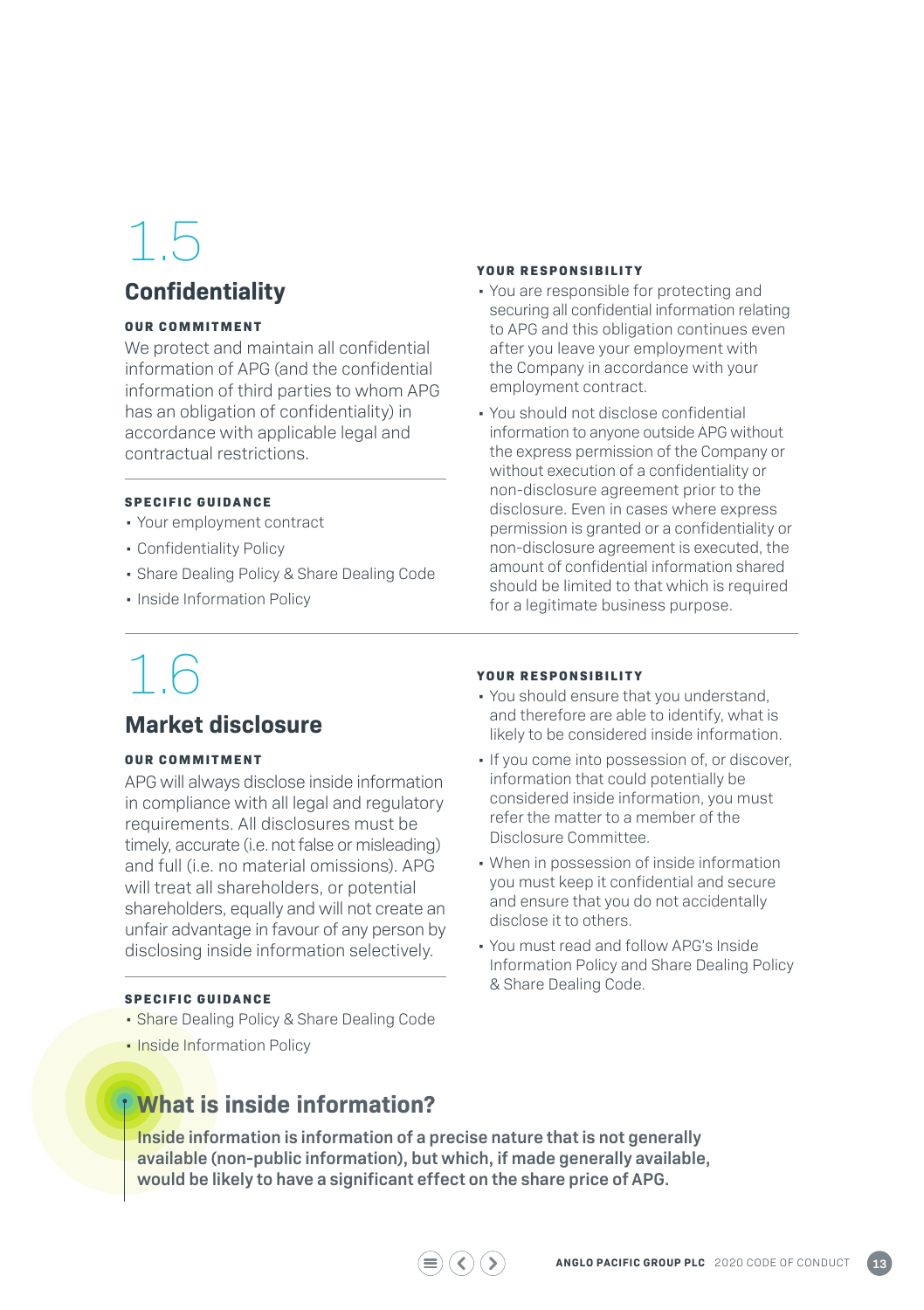#### **1. OUR APPROACH TO GOOD BUSINESS**

# 1.7

### **Insider trading**

#### **OUR COMMITMENT**

Insider trading is strictly prohibited by law and no employee may engage in transactions in APG shares while in possession of inside information.

#### **SPECIFIC GUIDANCE**

- Share Dealing Policy & Share Dealing Code
- Inside Information Policy

#### **YOUR RESPONSIBILITY**

- You must read and comply with the Anglo Pacific Group Share Dealing Policy & Share Dealing Code (the 'Group Share Dealing Code') when dealing in Anglo Pacific Group PLC shares.
- You must protect inside information relating to our business and never use it for your personal benefit either directly or indirectly, especially to trade in APG shares or other securities.
- You must not engage in market abuse by spreading false or misleading information or rumours that could affect our share price.
- You must be diligent in not passing on inside information to any other person, or encourage another person to deal in APG shares, on the basis of non-public information, even if you do not profit directly from the information.
- You must adhere to the Group Share Dealing Code and seek prior dealing approval during open periods.
- You must inform the Company Secretary or Head of Legal if you believe you or a colleague may have been involved in insider trading or market abuse.

## **What is insider trading?**

**It is a criminal offence to deal in APG's shares or other securities on the basis of inside information. Inside information can be obtained at work, in meetings, at seminars or by accident as a result of overhearing someone's conversation.**

## **What is market abuse?**

**Spreading false or misleading information or rumours to manipulate APG's share price.**

 $($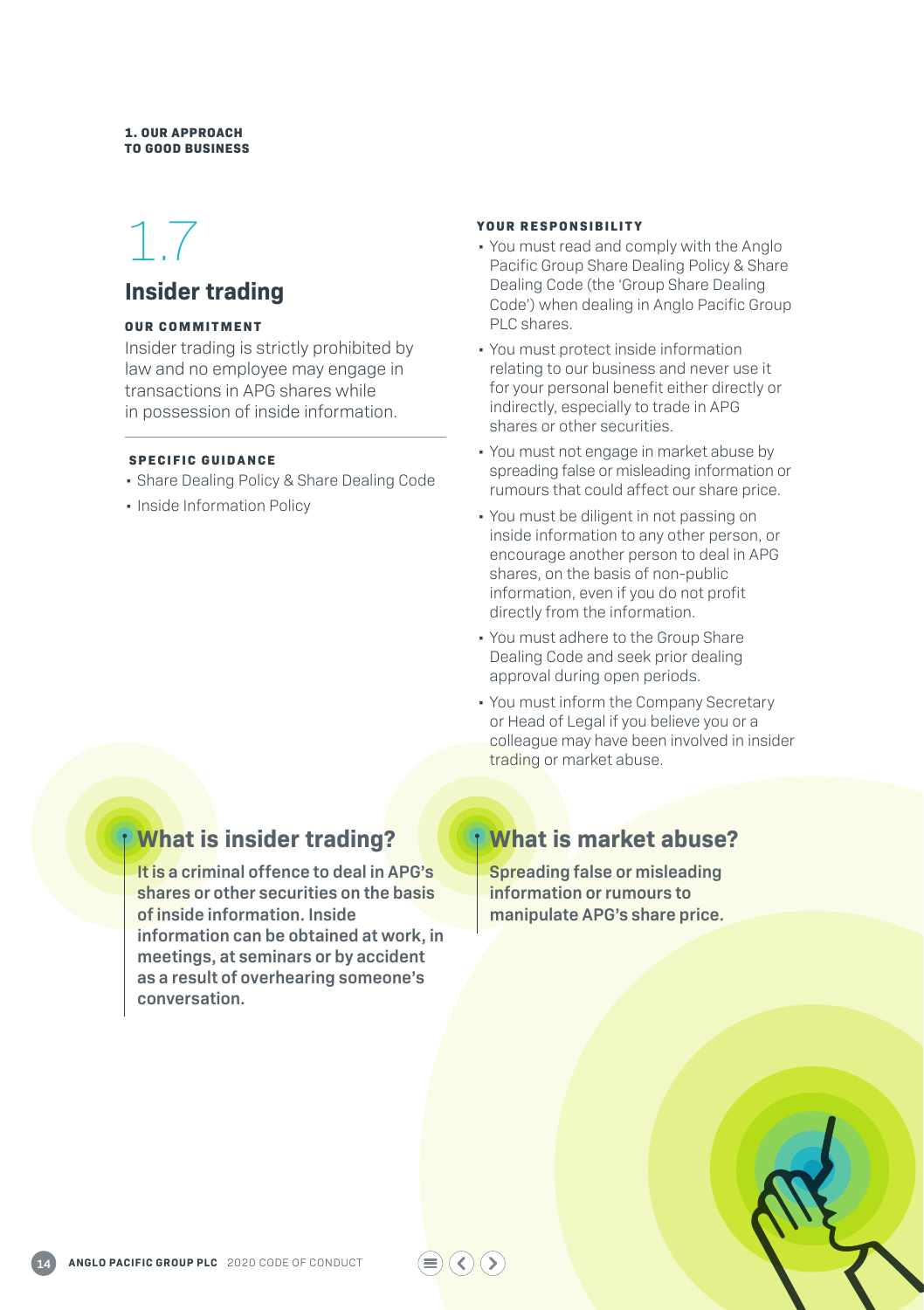## **Anti-money laundering**

#### **OUR COMMITMENT**

APG is committed to complying fully with all relevant anti-money laundering laws and regulations.

#### **SPECIFIC GUIDANCE**

• Anti-Bribery, Corruption & Money Laundering Policy

#### **YOUR RESPONSIBILITY**

- You should ensure that adequate due diligence has been undertaken to ensure that our potential business partners, contractual counterparties and contractors are involved in legitimate business activity and derive funds from legitimate sources.
- If you are suspicious of any activity or are concerned that APG is at risk of dealing with the proceeds of crime, you should contact the Company Secretary or Head of Legal and should not proceed with any transactions relating to these concerns until they have been resolved.

## **What is money laundering?**

**Money laundering involves dealing with the proceeds of crime. This may include legitimate business deals that use money originating from criminal activity or where legitimate funds are used for criminal activities like financing terrorism.**

 $\textcircled{\scriptsize{\textcircled{\#}}}$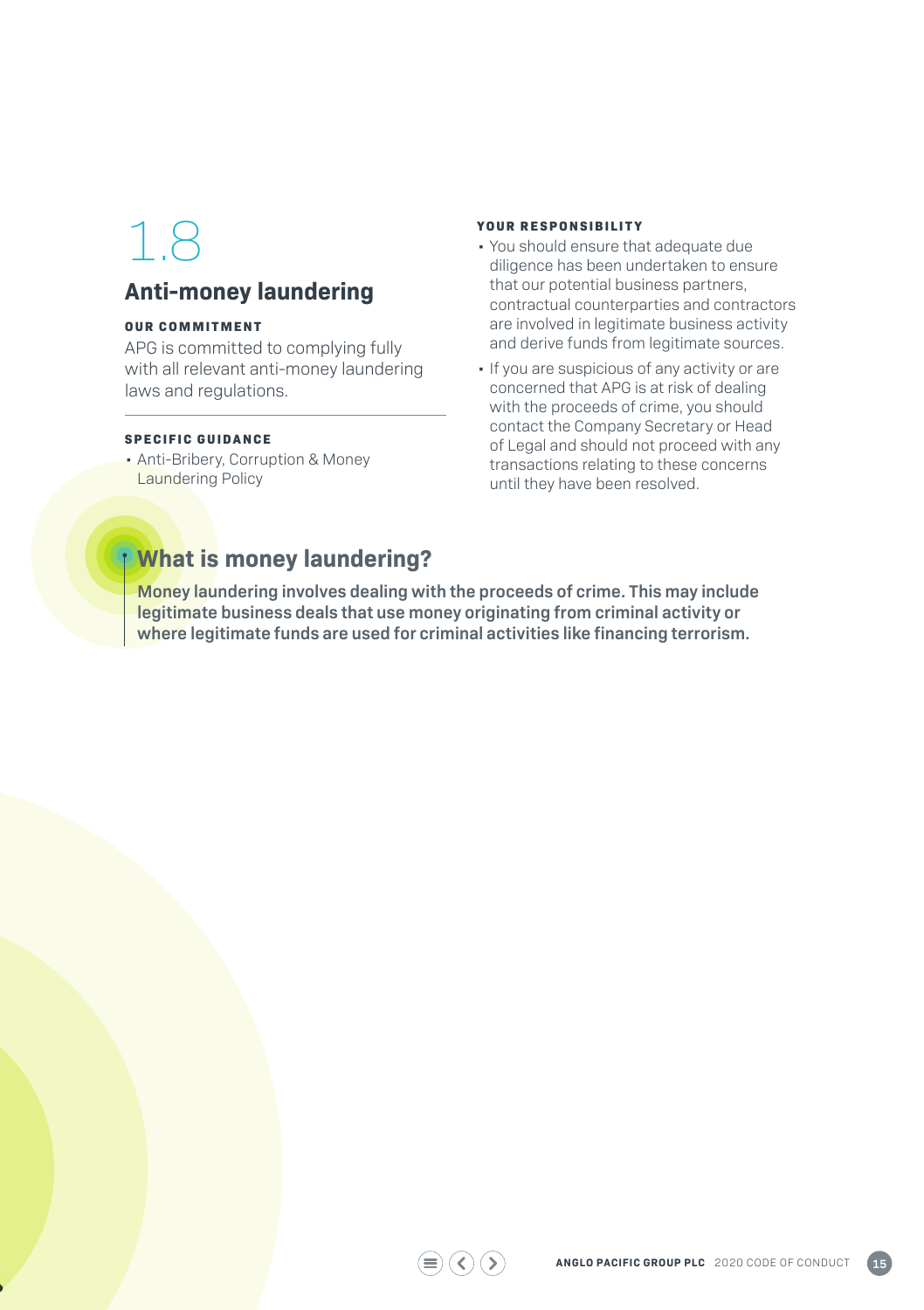# Our Commitments

**2. Our approach to people and communities**

| 2.1 Human rights           | 17 |
|----------------------------|----|
| 2.2 Equality and diversity | 18 |
| 2.3 Workplace conduct      | 19 |
| 2.4 Health and safety      | 20 |
| 2.5 Environment            | 21 |
| 2.6 Communities            | 21 |
| 2.7 Personal information   | 22 |
|                            |    |

 $\textcircled{\footnotesize{#}}\textcircled{\footnotesize{}}\textcircled{\footnotesize{}}\textcircled{\footnotesize{}}$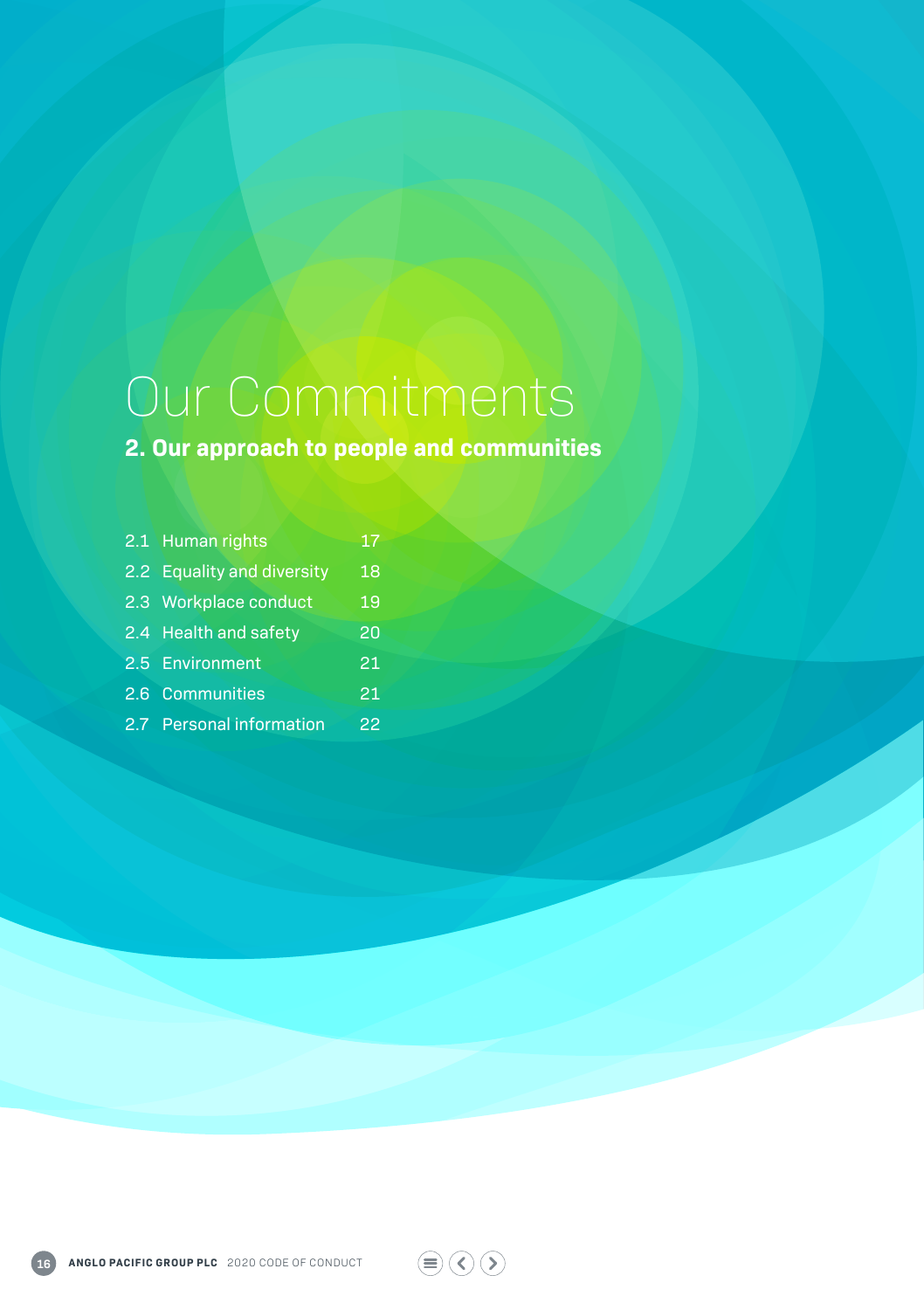### **2. OUR APPROACH TO PEOPLE AND COMMUNITIES**

# 2.1

### **Human rights**

#### **OUR COMMITMENT**

APG recognises the importance of respecting and promoting human rights, both internally and externally. We are committed to maintaining the fair and equal treatment of all of our employees and contractors, without discrimination. We support human rights and encourage our partners, suppliers and contractors to do the same.

We comply with all applicable human rights laws and regulations and use the UN Guiding Principles of Business and Human Rights for guidance.

#### **YOUR RESPONSIBILITY**

- Do not violate the human rights of any individual or group of individuals.
- Ensure you have a thorough understanding of any human rights issues where you are working and act in a way that does not exacerbate existing situations.
- Always act responsibly to eliminate any adverse impacts of your behaviour on the rights of others.
- Report any human rights abuse, either in APG's own operations or in that of our business partners, to the Company Secretary or Head of Legal.

#### **SPECIFIC GUIDANCE**

• UN Guiding Principles of Business and Human Rights (External)

## **What do we mean by 'human rights'?**

**Human rights are the basic freedoms that everyone should enjoy regardless of matters such as religion, race, gender, age, disability or sexuality and other diverse matters. Respecting human rights wherever we operate is clearly linked to achieving our overall business aims and objectives.**

**While it is the role of government in each country to protect the human rights of its citizens, we play a role in upholding human rights by our own actions in the countries in which we do business.**

K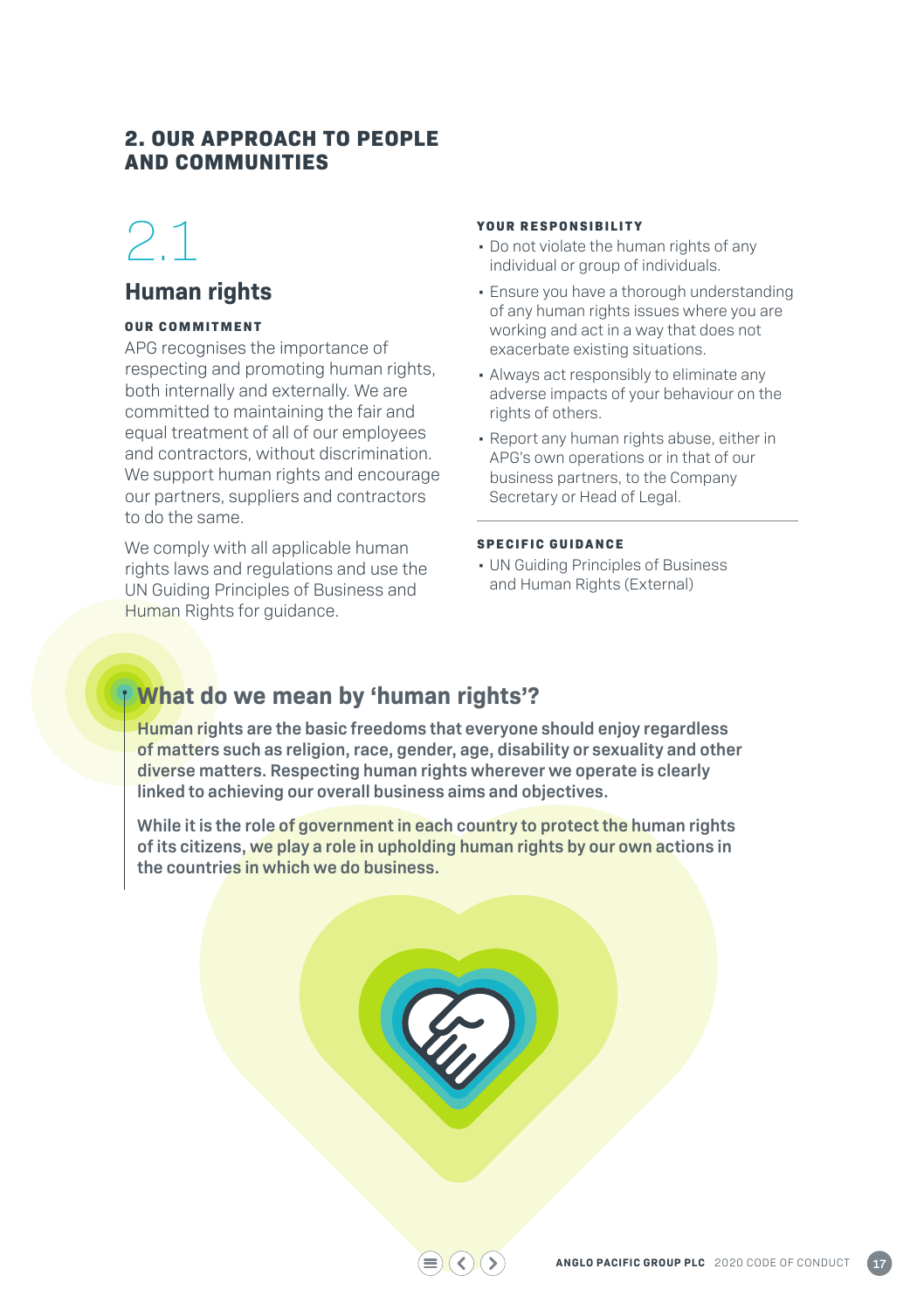#### **2. OUR APPROACH TO PEOPLE AND COMMUNITIES**

## 2.2

### **Equality and diversity**

#### **OUR COMMITMENT**

We are committed to equality of opportunity and diversity in the workplace to create and maintain a positive working environment.

#### **Equality**

We are committed to providing equal opportunity in all aspects of our business activities. We respect an individual's personal dignity and maintain a work environment within APG which is free from less favourable treatment on the grounds of gender identity or expression, disability, race, colour, ethnic origin, marital status, responsibility for dependents, age, sexual orientation, religion or faith.

#### **Diversity**

We value diversity and are committed to fostering diversity in the work place. A person's gender identity or expression, disability, race, colour, ethnic origin, marital status, responsibility for dependents, age, sexual orientation, religion or faith is not a barrier to working within APG. Our recruitment process and career progression within APG is based purely on merit.

#### **YOUR RESPONSIBILITY**

 $\left( \langle \rangle \right)$ 

- Ensure that you treat everyone fairly
- Be respectful of cultural differences
- Raise any concerns about the treatment of others to your Line manager, Company Secretary or Head of Legal at: *company.secretary@anglopacificgroup.com*

#### **SPECIFIC GUIDANCE**

- Diversity & Equal Opportunities Policy
- Board Diversity Policy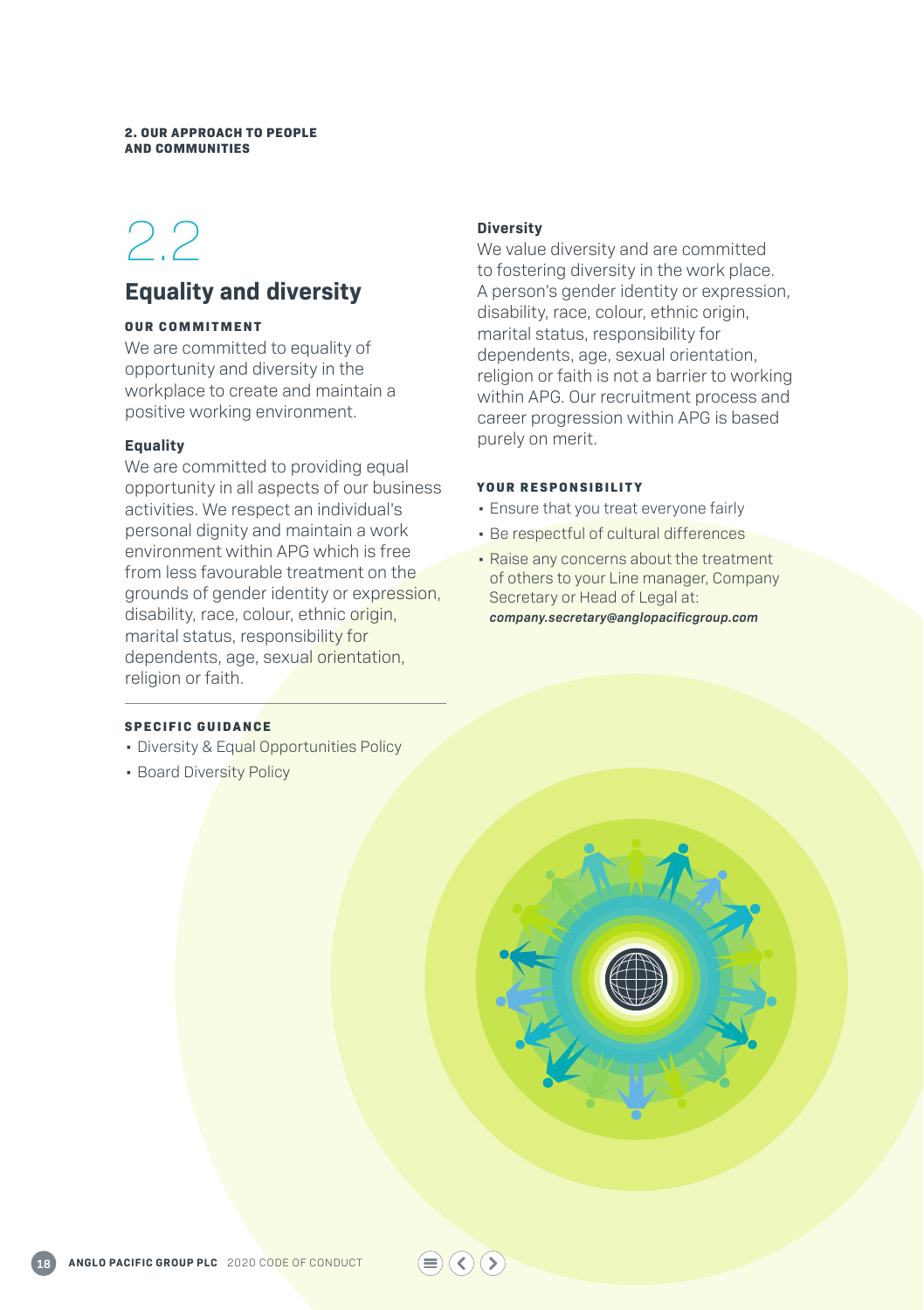### **Workplace conduct**

#### **OUR COMMITMENT**

We are committed to maintaining a work environment that encourages mutual respect and professionalism and is free from all forms of harassment and bullying.

Harassment is considered to be a serious act of misconduct and such behaviour and breach of the Code carries disciplinary consequences, up to and including dismissal. APG prohibits all forms of harassment at every level within the organisation.

#### **SPECIFIC GUIDANCE**

- Whistleblowing Policy
- Anti-harassment and Bullying Policy
- Disciplinary Policy
- Grievance Policy

#### **YOUR RESPONSIBILITY**

If you believe you have been the subject of harassment, you should:

- Make the person aware of the impact of their behaviour and ask them to stop immediately.
- If the harassment continues, you should raise it with the most appropriate person within the Company as set out in the relevant policy or through Safecall.
- You must understand what is meant by the term harassment and at no time demonstrate behaviour that may be deemed as harassment towards any person.
- Treat people with respect and courtesy.
- Respect each other's privacy.
- Avoid any offensive comments or behaviour.
- Raise any concerns about the treatment of others with your Line manager, Head of Legal or Company Secretary or through Safecall.

## **What is harassment?**

**Harassment is any uninvited, unwelcomed or unreciprocated behaviour that is likely to offend, humiliate or embarrass another person. Behaviour such as making insults or telling jokes of a racial, ethnic, religious, disability-related, age-related or sexual nature could be considered harassment. If the effect of your behaviour causes offence, your intentions may be irrelevant, and your behaviour could be considered to be harassment.** 

 $\bigcirc$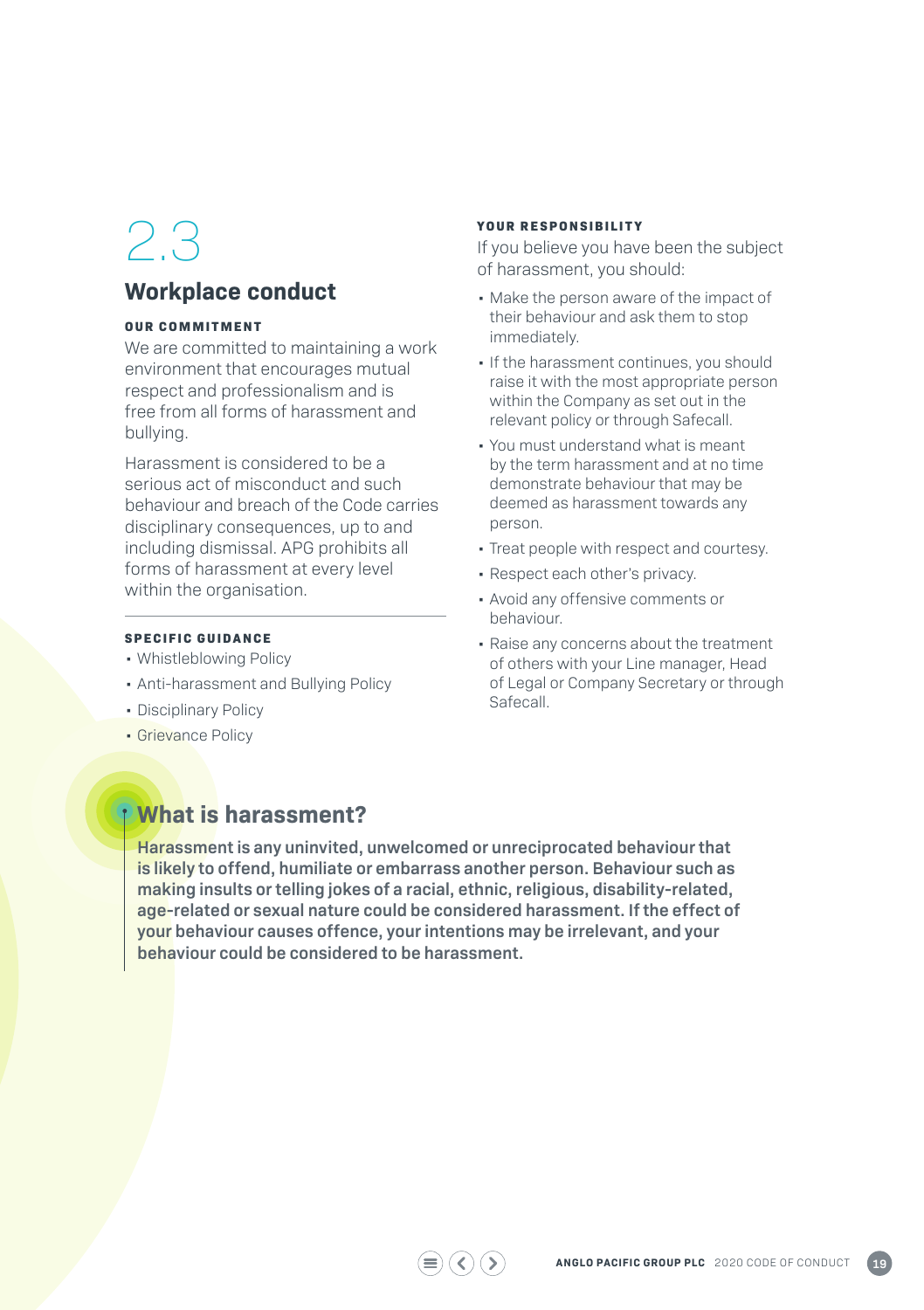#### **2. OUR APPROACH TO PEOPLE AND COMMUNITIES**

## 2.4

### **Health and safety**

#### **OUR COMMITMENT**

The health and safety of our people is paramount and accordingly our aim is to have zero recordable incidents.

#### **SPECIFIC GUIDANCE**

- Health and Safety Policy
- Whistleblowing Policy

#### **YOUR RESPONSIBILITY**

- You should always operate safely. You have a responsibility to be continuously vigilant and support those who work and live around you to ensure their safety.
- You should report any health and safety incident immediately.
- Be prepared to stop your, or others', work if you feel it is unsafe; always speak up if you witness an unsafe act or unhealthy working environment.
- Never undertake work you are not qualified to perform.
- You should never conduct work if you feel your performance is impaired.
- Always conduct your work, including travel, in line with the health, safety and standard operating procedures where you are working.
- Always be aware of the risks associated with your work and plan ahead to mitigate those risks.

 $\textcircled{\textcircled{\scriptsize{*}}}$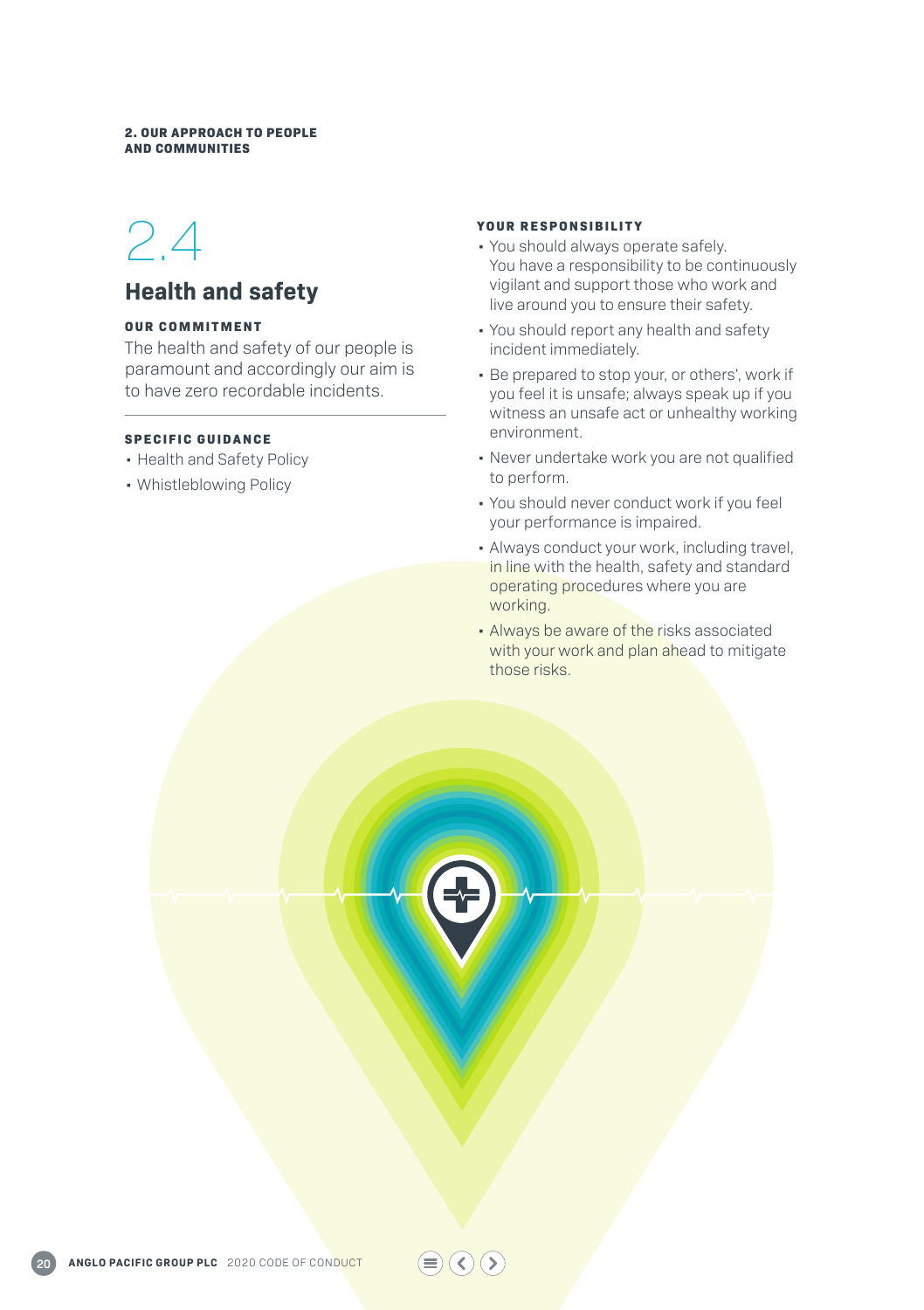## **Environment**

#### **OUR COMMITMENT**

We believe that investment success and long-term value can only be achieved through sustainable and responsible investment with a strong focus on environmental, social and governance (ESG) factors. As a result, we are committed to integrating ESG considerations into our strategic decision-making and capital allocation.

#### **YOUR RESPONSIBILITY**

- You must report any environmental incident immediately to the Head of Legal or Company Secretary.
- Ensure that all partnerships, contractors and business relations working on behalf of APG are aware of our standards.
- Ensure due diligence procedures and processes are followed at all times.

#### **SPECIFIC GUIDANCE**

- Health and Safety Policy
- ESG Policy

# 2.6

### **Communities**

#### **OUR COMMITMENT**

We recognise the local communities as key stakeholders and as part of our rigorous due diligence process we look to only engage trusted counterparties who treat local communities responsibly, with sensitivity and respect.

We encourage our counterparties to have a thorough understanding of the socio-economic circumstances of the communities in which they operate, as not only is this crucial for maintaining good relationships with the local communities in the area to co-exist respectfully and peacefully

#### **YOUR RESPONSIBILITY**

- Ensure due diligence procedures and processes are followed at all times.
- You should be familiar with the ESG Policy.
- You should only engage counterparties committed to working with local communities in a manner consistent with our standards.

#### **SPECIFIC GUIDANCE**

• ESG Policy

 $\left(\zeta\right)\left(\zeta\right)$